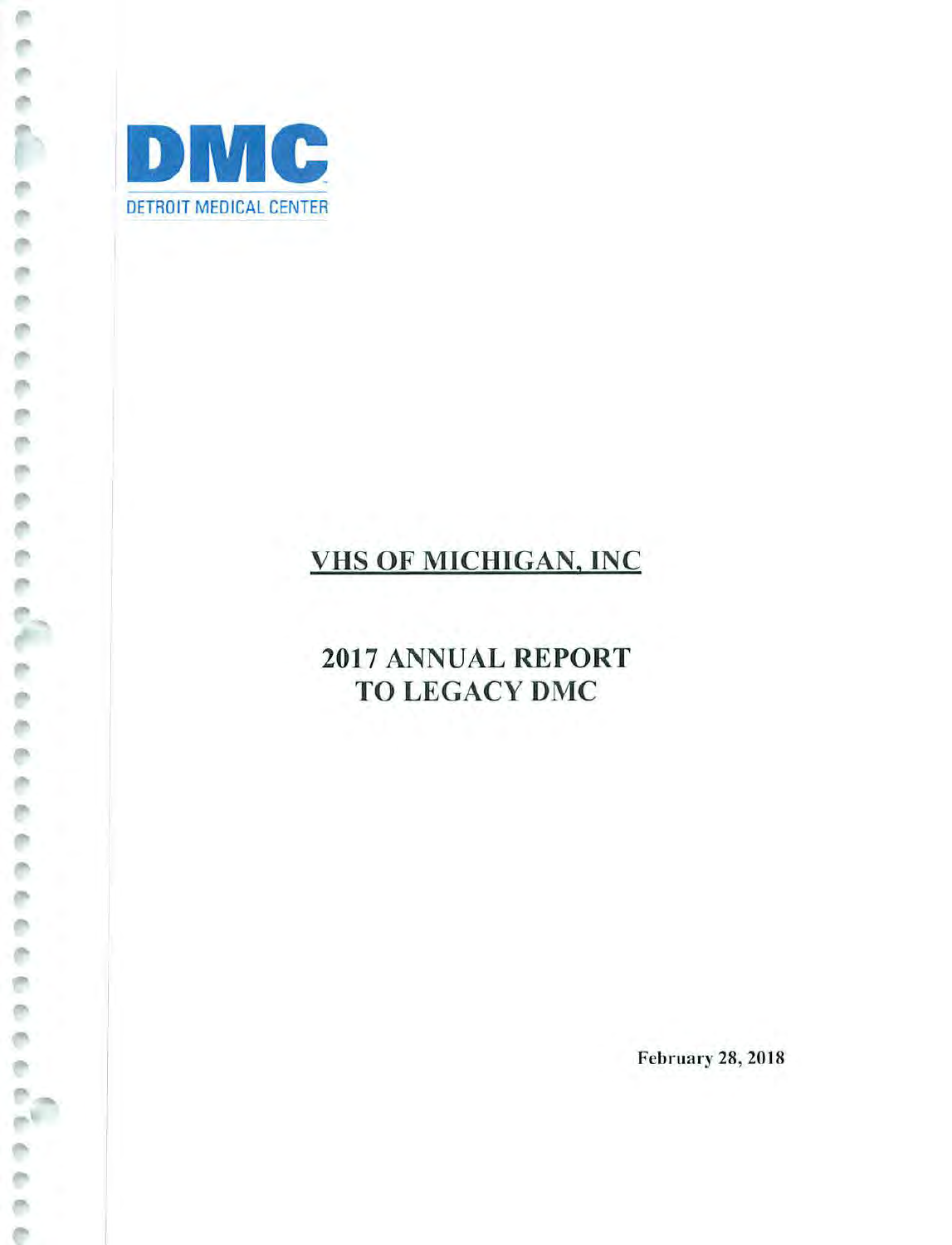## TABLE OF CONTENTS

| m                     | <b>Introduction</b>                                                                    |            |
|-----------------------|----------------------------------------------------------------------------------------|------------|
| سمائي<br>سمائي        |                                                                                        | Page 3-4   |
| سما                   |                                                                                        |            |
| س<br>سم               | Commitments to Maintain the Hospitals and Provide Core Services (Section 12.3)  Page 5 |            |
| سمس                   |                                                                                        |            |
| سما<br>پ              |                                                                                        | Page 7     |
| ‴                     |                                                                                        |            |
| سما<br>@              |                                                                                        | Page 7-9   |
| @                     |                                                                                        |            |
| سمائي<br>₾            |                                                                                        | Page 10-11 |
| الجيم                 |                                                                                        | Page 11    |
| ( <sup>ma</sup><br>سي |                                                                                        |            |
| سي                    |                                                                                        |            |
| ∕™<br>ت               |                                                                                        |            |
| ‴                     |                                                                                        |            |
| سا<br>بملاء           |                                                                                        |            |
| سيب                   |                                                                                        |            |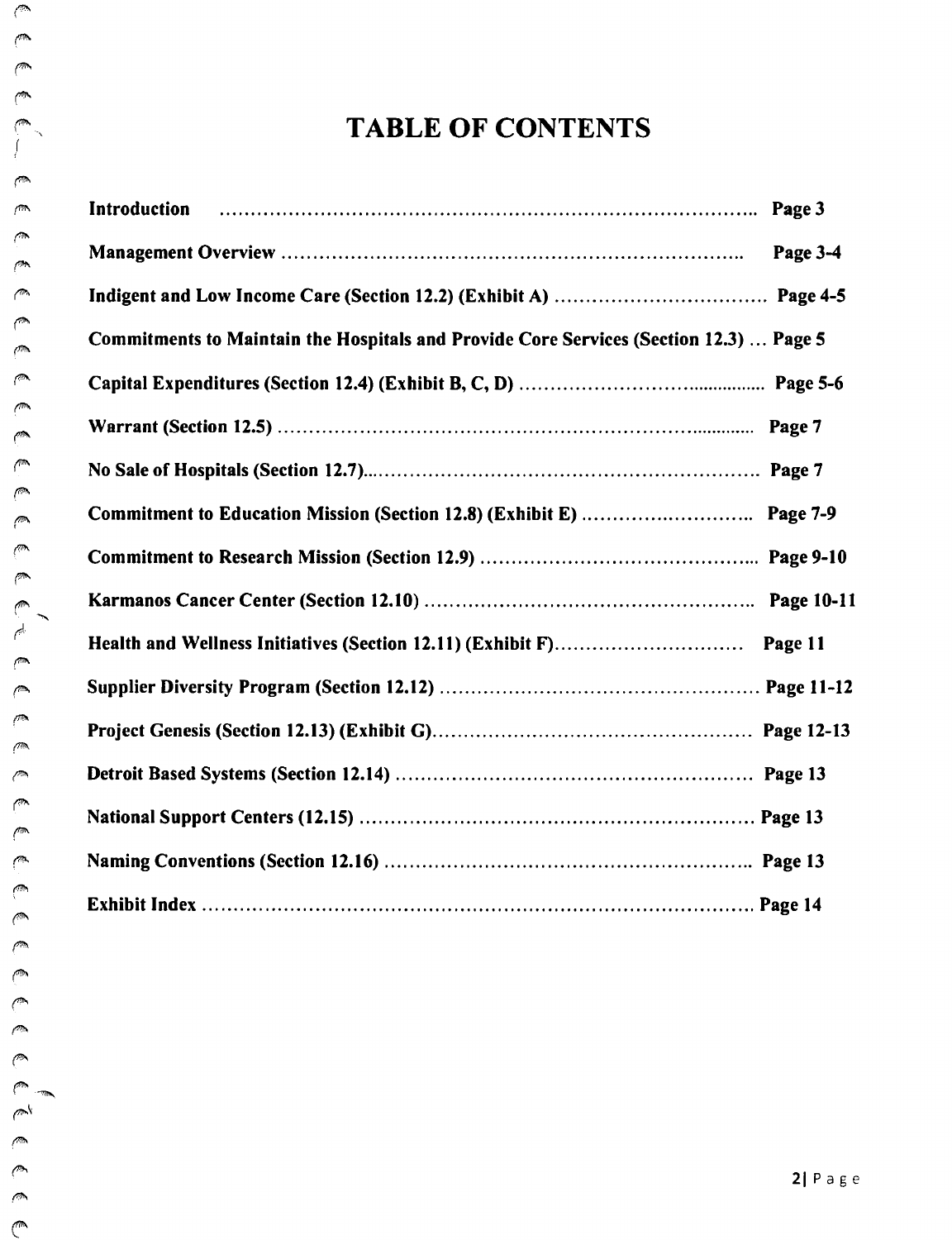VHS of Michigan, Inc. hereby presents to the Legacy DMC its 2017 Annual Report. The 2017 Annual Report intends to provide Legacy DMC with a description of the performance through December 31, 2017 by VHS of Michigan, Inc. ("VHS" or "DMC") in maintaining compliance with the various covenants assumed by DMC.

This report has been prepared and is being delivered for the calendar year period ending December 31, 2017 in accordance with Section 12.17 of the Purchase and Sale Agreement by and among the Detroit Medical Center, Harper-Hutzel Hospital, Detroit Receiving Hospital and University Health Center, Children's Hospital of Michigan, Rehabilitation Institute of Michigan, Inc., Sinai Hospital of Greater Detroit, Huron Valley Hospital, Inc., Detroit Medical Center Cooperative Services, DMC Orthopedic Billing Associates, LLC, Metro TPA Service, Inc., Michigan Mobile PET CT, LLC, DMC Primary Care Services II and Healthsource, as Seller, and VHS of Michigan, Inc., VHS Harper-Hutzel Hospital, Inc., VHS Detroit Receiving Hospital, Inc., VHS Children's Hospital of Michigan, Inc., VHS Rehabilitation Institute of Michigan, Inc., VHS Sinai-Grace Hospital, Inc., VHS Huron Valley-Sinai Hospital, Inc., VHS Detroit Businesses, Inc., VHS Detroit Ventures, Inc., VHS University Laboratories, Inc., VHS Physicians of Michigan and CRNAS of Michigan, as Buyer, and Vanguard Health Systems, Inc. dated as of December 31, 2010 (the "Agreement").

As in prior years, this Annual Report has been organized by section of the Agreement relating to a specific covenant assumed by DMC. Various documents and infonnation supporting DMC's performance or providing detail related to a particular matter are included as Exhibits to this Annual Report.

#### Management Overview of 2017

 $\begin{matrix} \bullet \\ \bullet \\ \bullet \end{matrix}$ 

r--k·  $\curvearrowright$ *("" r"'* 

حصم

 $\sqrt{2}$ 

 $\curvearrowright$ 

 $\mathbb{C}^{\infty}$ 

On behalf of VHS of Michigan, Inc. (VHS), I am pleased to present our 2017 Annual Report, which outlines Detroit Medical Center's (DMC) progress over the past year in meeting the commitments it made as part of the 2010 Purchase and Sale Agreement between DMC and Vanguard Health Systems, Inc.

As you will see in more detail in the report, 2017 marked another year of significant milestones for DMC in satisfying and, in some cases, surpassing the expectations that were set forth in the agreement. In spite of broader industry and local market challenges, DMC continues to live up its commitments to: invest in facilities and other capital improvements, strengthen training for our people, further education and research efforts, expand access to healthcare and enhance care for the Detroit community that we serve.

Among the many 2017 accomplishments outlined in the report, DMC:

• Exceeded its \$850 million capital investment commitment spanning 2011 through 2017 and continues to make investments to enhance facilities and care. The largest project in 2017 was the ongoing construction of the Children's Hospital of Michigan Tower and related renovation of the Carl's Medical Office Building. Portions of the new building opened in 2017 and construction will be complete in 2018.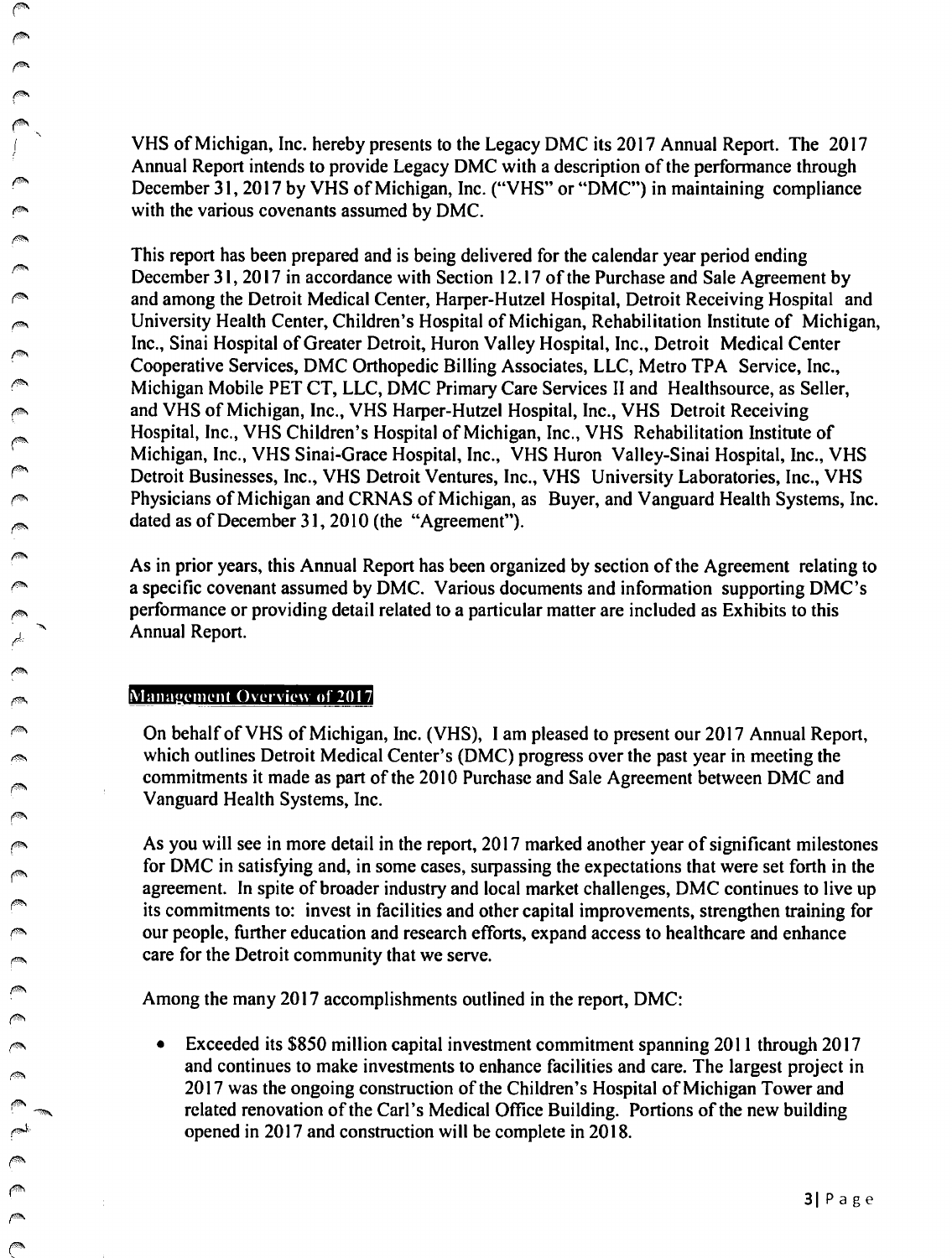- Supported its medical education mission by continuing to employ and train over 1,000 residents and fellows during the 2016-17 academic year. Among many achievements, the 2016-2017 ACGME Resident Survey Report indicated the highest ratings by DMC residents and fellows of their programs in the history of DMC GME, with 85% of trainees rating the training as "positive" or "very positive."
- Strengthened its research mission, which extends to approximately 1,000 ongoing clinical trials and retrospective research studies at the DMC hospitals. In 2017, DMC engaged in new research services agreements valued at \$4 million, with an additional \$560,000 pending final approval.
- Continued efforts to expand access to healthcare, which resulted in 18,974 enrollments in the Healthy Michigan Medicaid Plan. To date, the DMC's insurance efforts have netted  $65,118$  Healthy Michigan health insurance enrollments, which is 70% of the total number enrolled in the City of Detroit.
- Completed its 12th summer of sponsoring the Project Genesis Summer Youth Employment Program (PG) in partnership with Detroit Public Schools Community District. DMC developed PG to provide a valuable experience for students interested in healthcare careers, and DMC is proud to employ alumni as registered nurses, physical therapists, pharmacy technicians, and in other occupations.

In summary, 2017 was a year of significant accomplishments for DMC as we continue to live up to our commitments under the 2010 agreement. In 2018, we have embarked on an organization-wide transformation to ensure DMC remains a leading provider of care for the Detroit community. As we make additional investments to strengthen quality of care, improve patient satisfaction and offer more convenient care services, we are building an organization that is more efficient, effective and accountable. I look forward to updating you on these and other accomplishments in the future.

## Indigent and Low Income Care (Section 12.2)

In compliance with Section 12.2 of the Agreement, during 2017 DMC has maintained compliance with the Vanguard Health System charity care policy in place on June 10. 2010. as was required under Schedule 12.2-a to the Agreement. This charity care policy has remained in effect through the acquisition ofVanguard Health System by Tenet Healthcare Corporation ('Tenet') in 2013.

**Exhibit A** provides information related to charity care and uncompensated care or bad debt for 2017 and trends from 2011 to 2017.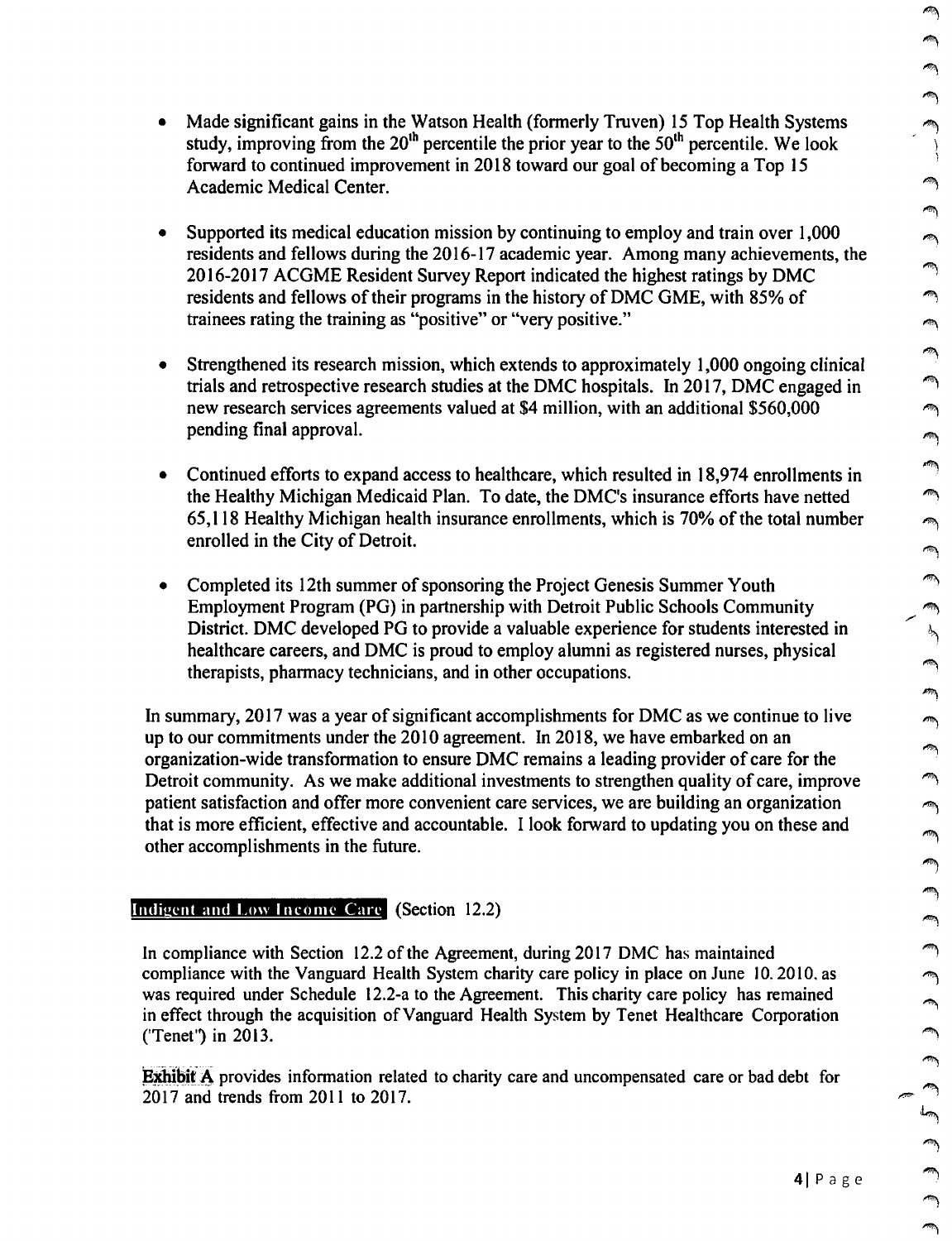$\forall x$ rm..  $\curvearrowright$ 

 $\sqrt{2}$ 

← <del>ヘックス</del>

As reported in the 2014 Annual Report to Legacy DMC, The DMC's *Path to Health* campaign uninsured residents in Southeast Michigan in Medicaid and, if unqualified for Medicaid, with Exchange plans.

The increase in the number of insured patients receiving services continued in 2015 with 2015 being the first full year of expanded Medicaid coverage. Consequentially, charity care and uncompensated care write-offs reported on the financial statements ofthe DMC in 2015 declined significantly.

Charity care and uncompensated care write-offs in 2016 and 2017 have continued at this new, lower rate. (Refer to **Exhibit A,** Page 4-5).

However, the financial effects of Medicaid expansion must be balanced, in 2015 and over time, with the federal reductions in Medicare DSH, the future reductions in Medicaid DSH ceilings and in targeted State reductions in support for programs directly beneficial to the DMC. Examples of the reductions are the loss of special Medicaid funding to Hutzel Women's Hospital at \$20M and continued pressure on Graduate Medical Education funding.

## **Commitments to Maintain the Hospitals and Provide Core Services (Section 12.3)**

As required by the Agreement, DMC continues to maintain each ofits Hospitals as a general acute hospital licensed in the State of Michigan or, in the case of the Rehabilitation Institute of Michigan, as a rehabilitation hospital licensed under the laws of the State of Michigan. DMC continued to provide the Core Services as listed on Schedule 12.3 of the Agreement throughout 2017.

On August 11, 2014, an historic rainfall in Southeast Michigan caused flooding which resulted in significant damage to the Detroit Surgery Hospital in Madison Heights, including damage to its power plant, HVAC, central sterile processing and food service areas, and contamination to large areas of its basement. This event forced the relocation of all patients and clinical services from the Detroit Surgery Hospital to other DMC in-patient and out-patient facilities and the cessation ofservices at that site. The DMC Surgery Hospital facility building was sold to an outside party and the sale was completed on March 30, 2017. DMC has relocated the medical and surgical bed licenses to Children's Hospital of Michigan and the psychiatry bed licenses and services to Sinai-Grace Hospital in 2016.

At the time ofexecution ofthe Agreement, the Detroit Surgery Hospital was part of the Harper-Hutzel Hospital tax identification number and services it rendered were billed under that number. For that reason, the Detroit Surgery Hospital was not separately listed as a hospital in the definition of a "Hospital" under the Agreement, but was instead a separately listed component comprising part of *(/"* Harper-Hutzel Hospital.

## Capital Expenditures (Section 12.4)

Under Section 12.4 of the Agreement, DMC is obligated to make certain "Routine" and "Specified"<br>Capital Project Expenditures within prescribed periods. **Exhibit B** provides information related to<br>Routine Capital Expenditur Capital Project Expenditures within prescribed periods. **Exhibit B** provides information related to Routine Capital Expenditures for the five year period from January l, 2011 through December 31, <sup>~</sup>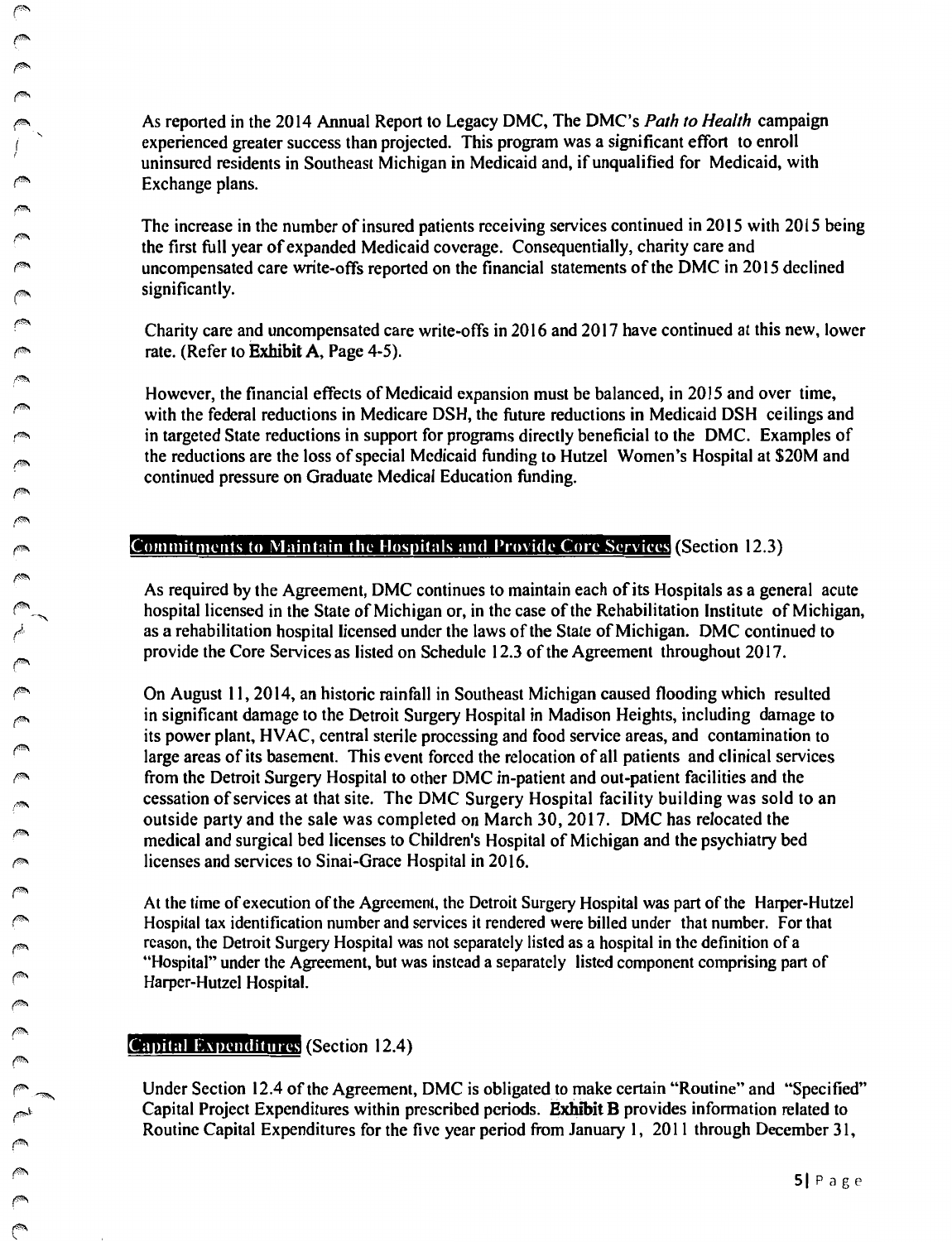2015. Exhibit C provides in formation related to Specified Capital Project Expenditures for the seven year period from January 1, 2011 through December 31, 2017 Actual/CY 2018 Forecast.

• *Routine Capital* 

Routine Capital Expenditures (also called "Non-Specified" Project Capital in certain reports), which are governed by Section 12.4(a) of the Agreement, totaled  $$346.1$  million over the five year period from January I. 20 I I through December 3I.2015. The requirement per the Agreement was S350M and with some canyover into QI 2016, the S350M commitment has not only been met but exceeded.

#### **Specified Capital Project Expenditures**

Actual expenditures for Specified Capital Projects in the 2017 CY totaled \$38.2 million, for a cumulative total of \$532.8 million since 2011. Cumulative spending through 2017 now exceeds the \$500 million threshold in the Purchase Agreement. The largest project in 2017 was the continuing construction of the Children's Hospital of Michigan Tower Project, which includes the renovations and backfill of the Carl's Medical Office Building. Portions of the new building opened in 2017 and construction will be complete in 2018.

DMC management projects that total spending on Specified Capital Projects will exceed the commitment amount by \$52M by the end of 2018.

DMC reached an agreement with the Legacy DMC Board regarding timing of spending on Specified Capital Projects. Though the DMC has exceeded the \$500 million commitment, the completion of Children's Hospital Tower has continued beyond the five year time period. The DMC has spent an additional S2.3 million on emergency. surgical. and neurological equipment items at DMC's two safety-net hospitals. Detroit Receiving and Sinai-Grace.

#### Exhibit C includes:

- o Specified Capital Expenditures CY 2011-2017 Actual/CY 2018 Forecast
- o Speci ficd Capital Projects Forecasred Requirements CY 20 18
- $\circ$  Specified Capital Project Expenditure Schedule
- o Projected Specified Capital Forecast By Project/By Quarter
- *Agreed-Upon Procedures Report*

Pursuant to Section 12.17(a) of the Agreement, the Deloitte & Touche Independent Accountant's Report on applying Agreed-Upon Procedures has been prepared and is attached as Exhibit D to assist in the evaluation of DMC's annual compliance for CY 2017 with the requirements of Section 12.4 of the Agreement. The Report on Applying Agreed-Upon Procedures Report is made solely for the information and use of the specified parties and is included as part of the confidential portion of this report.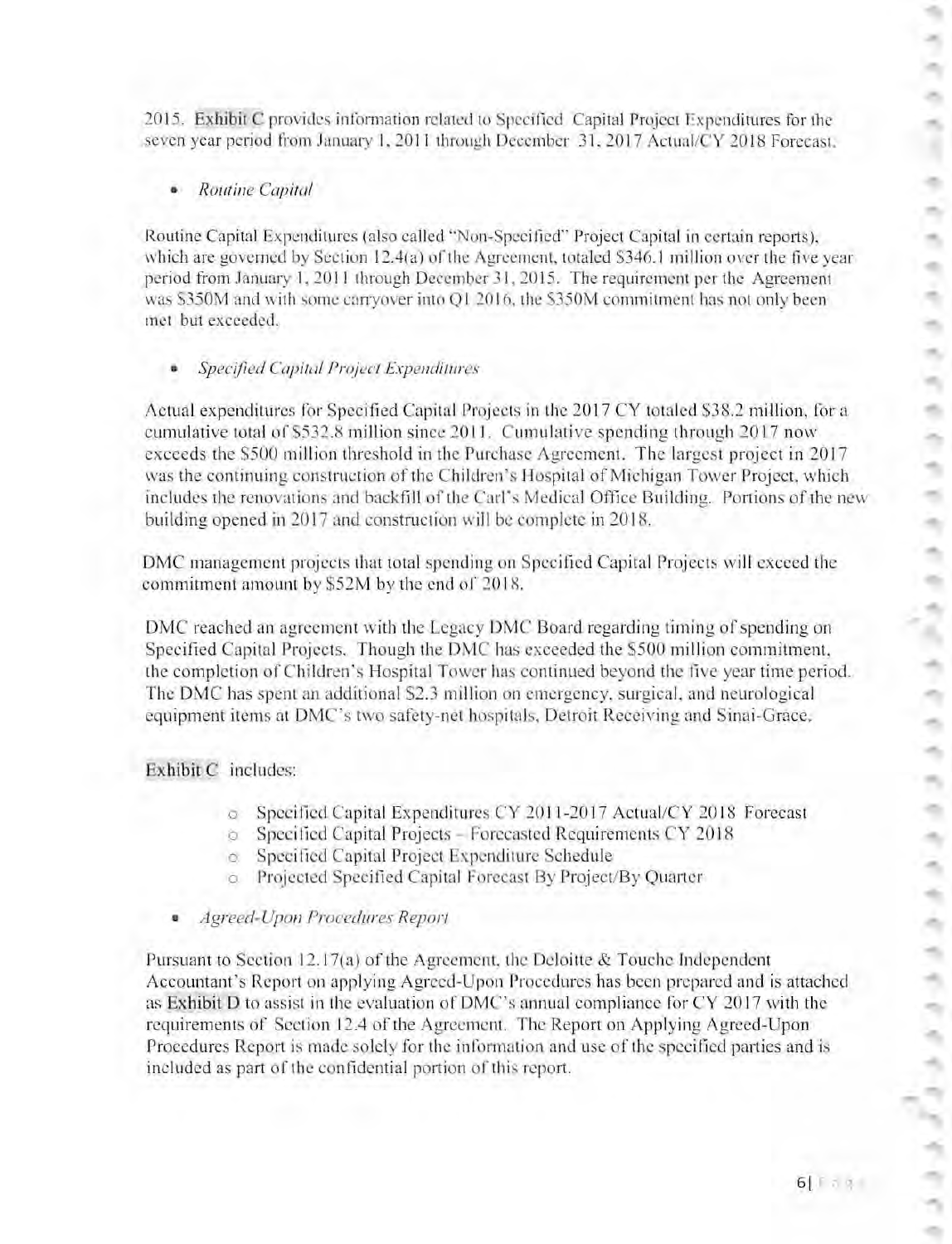#### **Warrant** (Section 12.5)

At Closing, Vanguard delivered to the Escrow Agent an initial Warrant Certificate for the Warrant. In connection with Vanguard's initial public offering of its common stock in June 2011, Vanguard delivered to the Escrow Agent (in exchange for the Warrant Certificate then in the possession of the Escrow Agent) the Note in the original principal amount of \$500,000,000. In accordance with Section 12.5 ofthe Purchase and Sale Agreement, the principal amount ofthe Note is automatically reduced on a continuous basis by the amount of any reduction in the Remaining CapEx Commitment under the Agreement resulting in a current principal amount of \$0.

#### No Sale of Hospitals (Section 12.7)

There has been no sale of VHS of Michigan, Inc. d/b/a Detroit Medical Center. VHS of Michigan, Inc. continues to be a wholly-owned subsidiary of Vanguard Health Systems, Inc. Vanguard Health Systems, Inc. became a wholly-owned subsidiary of Tenet Healthcare Corporation on October 1, 2013, a Permitted Transferee of the Hospitals under Section 12.7 of the Agreement.

#### **Commitment to Education Mission (Section 12.8)**

Throughout the preceding year, DMC fully supported its historic medical education mission in satisfaction of its commitment under Section 12.8 of the Agreement. DMC continued to employ and train over 1,000 residents and fellows during the 2016-17 academic year.

DMC is the Institutional Sponsor for more than 100 GME training programs. In 2016-2017, the Annual Institutional Review (AIR) subcommittee of the DMC GME met throughout the course of the year to review DMC's Institutional Performance as required by the Accreditation Council for Graduate Medical Education.

DMC GME accreditation outcomes in 2016-2017 demonstrate outstanding accreditation results for the DMC Sponsoring Institution and DMC GME residency and fellowship programs.<br>Highlights of these exceptional accreditation outcomes include DMC Sponsoring Institution Continued Accreditation "with commendations" for all years of ACGME reviews of DMC GME; more than 36% of ACGME accredited programs with ACGME Continued Accreditation with "commendations for demonstrated compliance with ACGME requirements and zero citations"; **ZERO** programs on ACGME warning or probation; and 82% of ACGME accredited programs with **ZERO** citations. The 2016-2017 ACGME Resident Survey Report indicated the highest ratings by DMC residents and fellows of their programs in the history of DMC GME with 85% of trainees rating their DMC training as "positive" or "very positive" and survey compliance at or above the national means for all resident survey constructs. Similarly, 98% of DMC GME faculty rated their GME programs as "positive" or "very positive."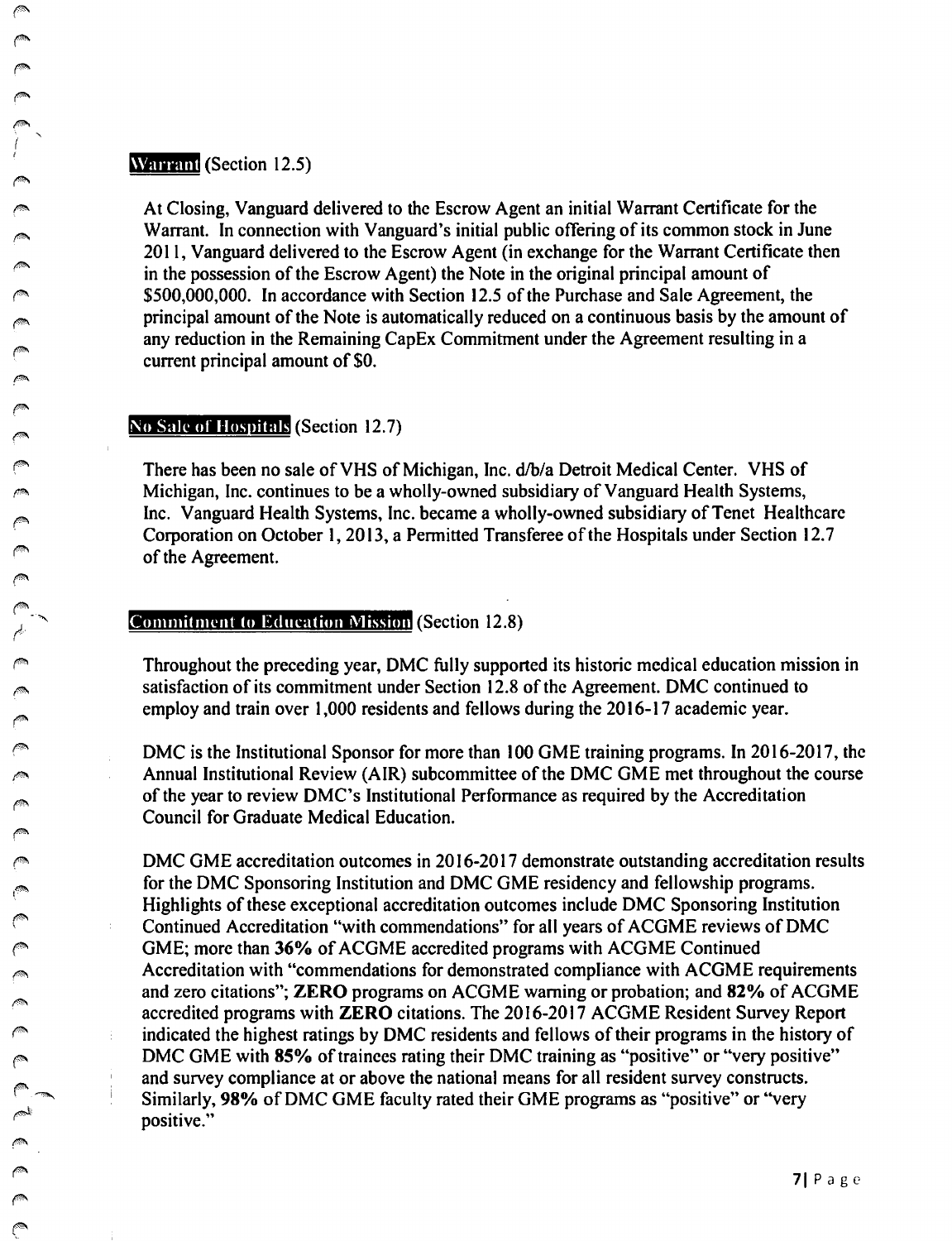The DMC GME Office completed the following improvements in the 2016-2017 academic year:

- 1. Utilized the DMC GME Performance Dashboard to identify "at risk programs" and areas of potential non-compliance and subsequently ensured appropriate interventions ar the program and institutional levels. The DMC GME Performance Dashboard includes measurement or key performance indicators and monitoring or program and insrinitional level performance throughout the academic year. Results of this evolving measurement and monitoring system include the best accreditation outcomes in the history of DMC GME in 2016-2017 academic year.
- 2. Implemented training programs for Program Directors and Program Coordinators to increase knowledge and skills in management of medical education programs. Highlights include a "New Program Director" regional workshop that was facilitated in collaboration with the Southeast Michigan Medical Education Consortium under the direction of Dr. Heidi Kromrei. DMC Assistant Vice President for Academic Affairs. All DMC Program Directors appointed in the past 2 academic years attended as did Associate Program Directors and other faculty members interested in academic leadership in GME. The DMC developed and supports a "Program Coordinator Council" inclusive of peer-elected Program Coordinator representative who advise the DMC GME efforts in Program Coordinator education and training.
- 3. The DMC GME office, in conjunction with the DMC Resident Council, developed and implemented a plethora of wellness programs available to residents, fellows, faculty, and GME program administrarors. Sec attached presentation for a list of current and planned wellness activities.
- 4. The DMC GME accreditation team analyzed data from the 2 ACG ME Clinical Learning Environment Review (CLER) audits and utilized findings to generate action items for institutional improvement. Transitions of care protocols, policies and supervision will be reviewed for all programs in the 2017-2018 academic year in conjunction with DMC hospital leadership. Plans for improvement will be generated. implememed and monitored to improve the provision of highest quality patient care and full compliance with ACGME requiremems. The DMC GME Executive Committee monitors CLE activities at the DMC.

Attached as Exhibit E is the Annual Report for Academic Year 2016 -2017 which provides a summary of the status of Graduate Medical Education Programs at the DMC.

Action plans for DMC GME improvement in the 2017-2018 academic year:

- l. Continued development and implementation of DMC GME physician wellness program.
- 2. Evaluation of all DMC GME program "Transition of Care" processes, protocols, supervision. and measures of competence 10 ensure provision of highest quality care and full compliance with regulatory requirements.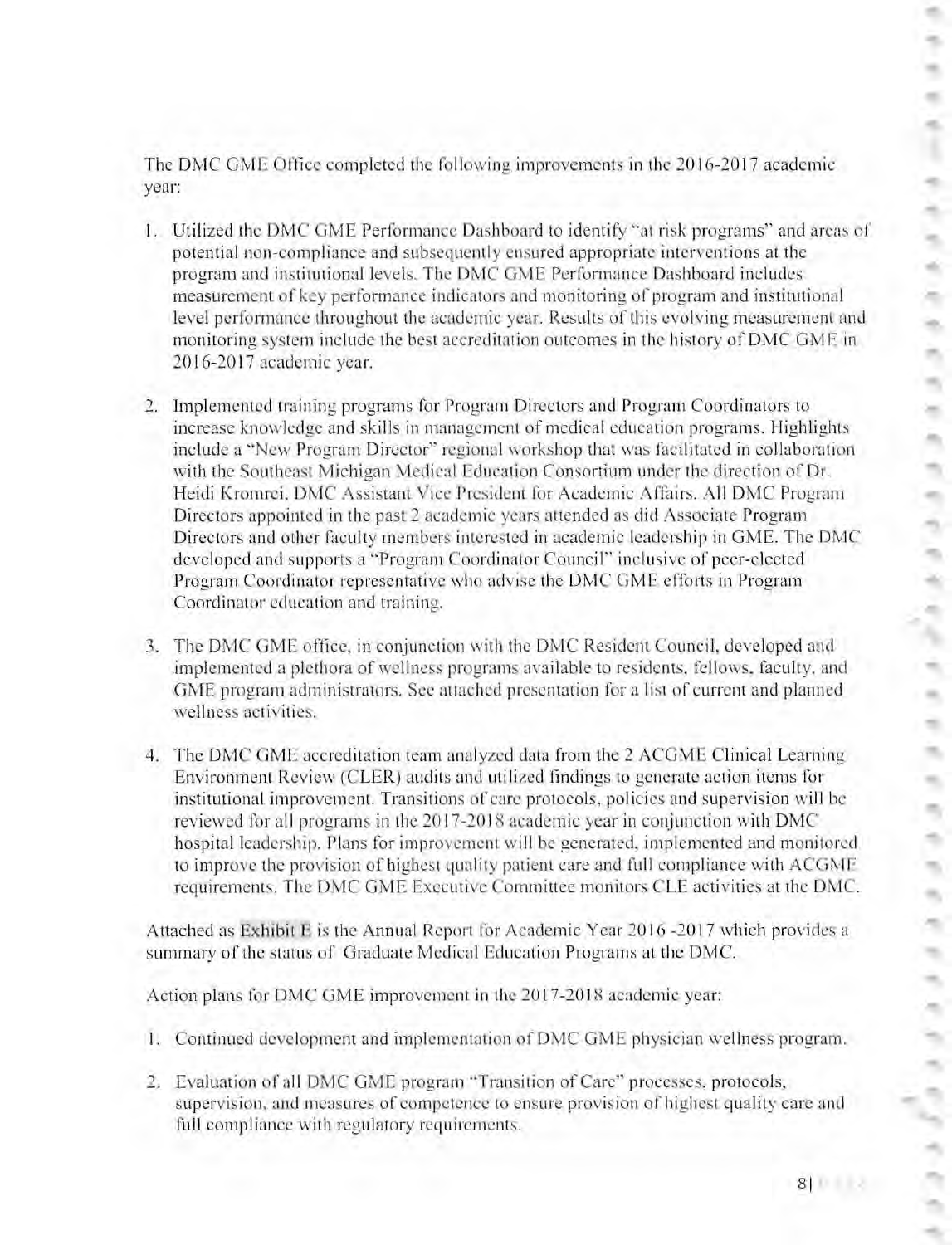DMC remains affiliated for undergraduate medical education with Wayne State University School of Medicine and Michigan State University College of Osteopathic Medicine. DMC continues to be a member in the Detroit Wayne County Health Authority Consortium which partners with local area hospitals and health care systems in training its residents.

The largest licensed group of health care professionals in the State of Michigan is Registered Nurses, with nearly 170,000 licensed nurses providing the majority of healthcare services to the people of the State. The Detroit Medical Center has a nursing workforce of approximately 3,200 registered nurses providing direct patient care. The DMC, with over fifty academic partners and access to numerous specialty areas, provides a wide range of clinical experiences for nursing students. These clinical rotations are provided to students pursuing degrees from the Associate through Doctoral levels of study. DMC employed Advanced Practice Nurses serve as clinical preceptors, adjunct faculty and guest lecturers for the graduate nursing programs of nine colleges and universities. Staff nurses of the DMC are encouraged to pursue opportunities for professional and academic development. This is facilitated through financial support for tuition reimbursement. This represents organizational efforts to comply with the Institute of Medicine (IOM) recommendation to increase the proportion of nurses with baccalaureate degrees to 80% by the year 2020.

DMC also functions as a placement site for other allied health professions, including, but not limited to, pharmacists, dieticians, and pastoral care.

## Commitment to Research Mission (Section 12.9)

I

المجم

~

 $\mathscr{P}^{\bullet}$ ("" f"'- *('"'*  ~ '

> The continued commitment of DMC to its historic research mission extends to an approximate 1,000 ongoing clinical trials and retrospective research studies at the DMC hospitals. The DMC supports a broad spectrum of research related to Quality and Patient Safety conducted by the DMC Medical, Nursing, Pharmacy, Allied Health Professionals, and their respective Fellows, Residents and Students. A listing of the Clinical Research Studies, Prospective Registries with or without Clinical Intervention and Retrospective Registries ongoing in the DMC is available for viewing upon request.

> The DMC maintains a valued collaborative relationship with Wayne State University (WSU) Researchers. The DMC and Wayne State University are engaged in a Master Research Services Agreement, which establishes a relationship that fosters continued coordination and integration between the University and the DMC. The affiliation agreement acknowledges a shared mission in the pursuit of academic and clinical research.

> The "Gateway Project" continues to be a dynamic program. This transformational project creates four Patient Centered Medical Homes adjacent to DMC emergency department. Focusing on a subset of people who are regular visitors to Detroit emergency rooms because they do not have access to a primary care provider, this project will test whether an integrated care model will achieve improved medical outcomes and decreased utilization. The project is in its last year of a three year, \$10 million research grant.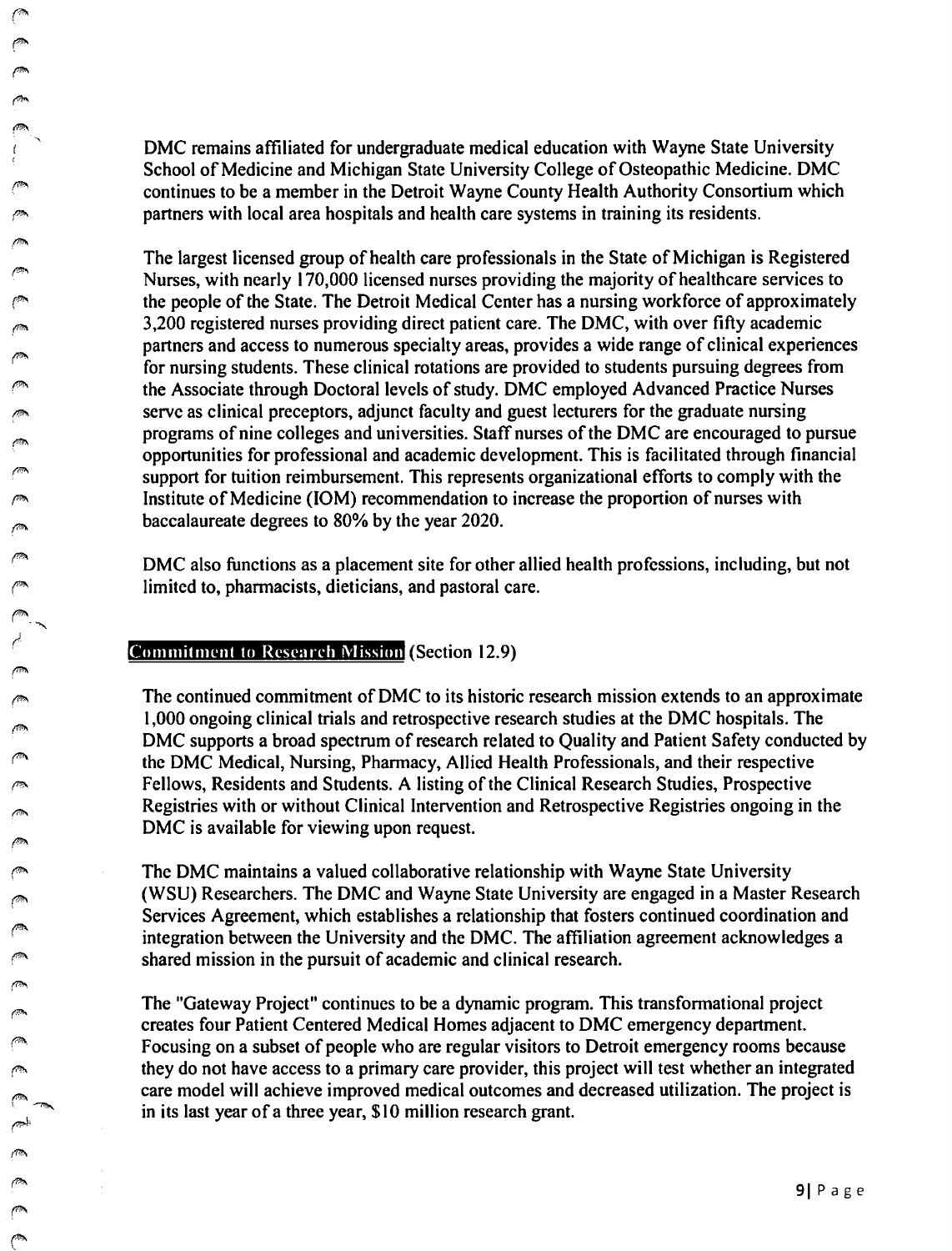Harper/Hutzel Hospital continues to house the only NIH Perinatal Research Branch (PRB) outside of Bethesda Maryland. The PRB is a DMC and WSU Fellowship in Maternal-Fetal Research and has assisted over 20,000 at-risk mothers. A 10 year \$165.9 million grant was renewed in 2013.

In 2017, the DMC engaged in new research services agreements valued at \$4,000,000 with an additional \$560,000 pending final approval. Of this, \$1,330,000 is attributed to research at the DMC Heart Hospital's Cardiovascular Research Program.

### Karmanos Cancer Center (Section 12.10)

Section 12.10 of the Agreement states VHS of Michigan ("Buyer") is committed to supporting DMC's ("Seller") historic partnership with Karmanos Cancer Center ("KCC'1 and, to that end, VHS of Michigan, Inc. d/b/a Detroit Medical Center assumed all contracts with KCC.

On October 30, 2013, KCC notified DMC that KCC and its sole member, Karmanos Cancer Institute ("KCI", collectively "Karmanos") had executed a written agreement with McLaren Health Care Corporation ("McLaren"). Under that agreement, McLaren became the sole member of KCI, McLaren would use the "Karmanos" name in its marketing, and KCC would enter into clinical affiliations with McLaren hospitals. KCC did not seek DMC's consent to this arrangement which led to litigation which was subsequently resolved via a Settlement Agreement executed on October 7, 2015.

With the execution of the Settlement Agreement, the Court dismissed the litigation. Among the Settlement Agreement terms are:

- I. The continuation of long-term Purchase Service (clinical and non-clinical), laboratory and IT agreements between KCC and the DMC with options for renewal. In 2017, DMC and KCC reviewed the latest terms and conditions of the agreement, jointly selected and obtained a FMV review opinion (PWC) for all components of the agreement and executed agreement(s) accordingly;
- 2. Establishment of a Services Oversight Committee with executives from all parties to review the relationship and status of various agreements between the parties; and, to resolve any potential issues that may arise. That Oversight Committee (with three members from both KCC and DMC) have met quarterly and have been actively focusing on any quality, operating issues and opportunities to improve access/care for the oncology patients we jointly serve in the community; ~
- 3. Finally, as part of the settlement, DMC and KCC/McLaren committed to evaluating additional adult cancer service partnerships at both DMC and McLaren facilities within the market(s) served. The Settlement Agreement did not require such partnerships, and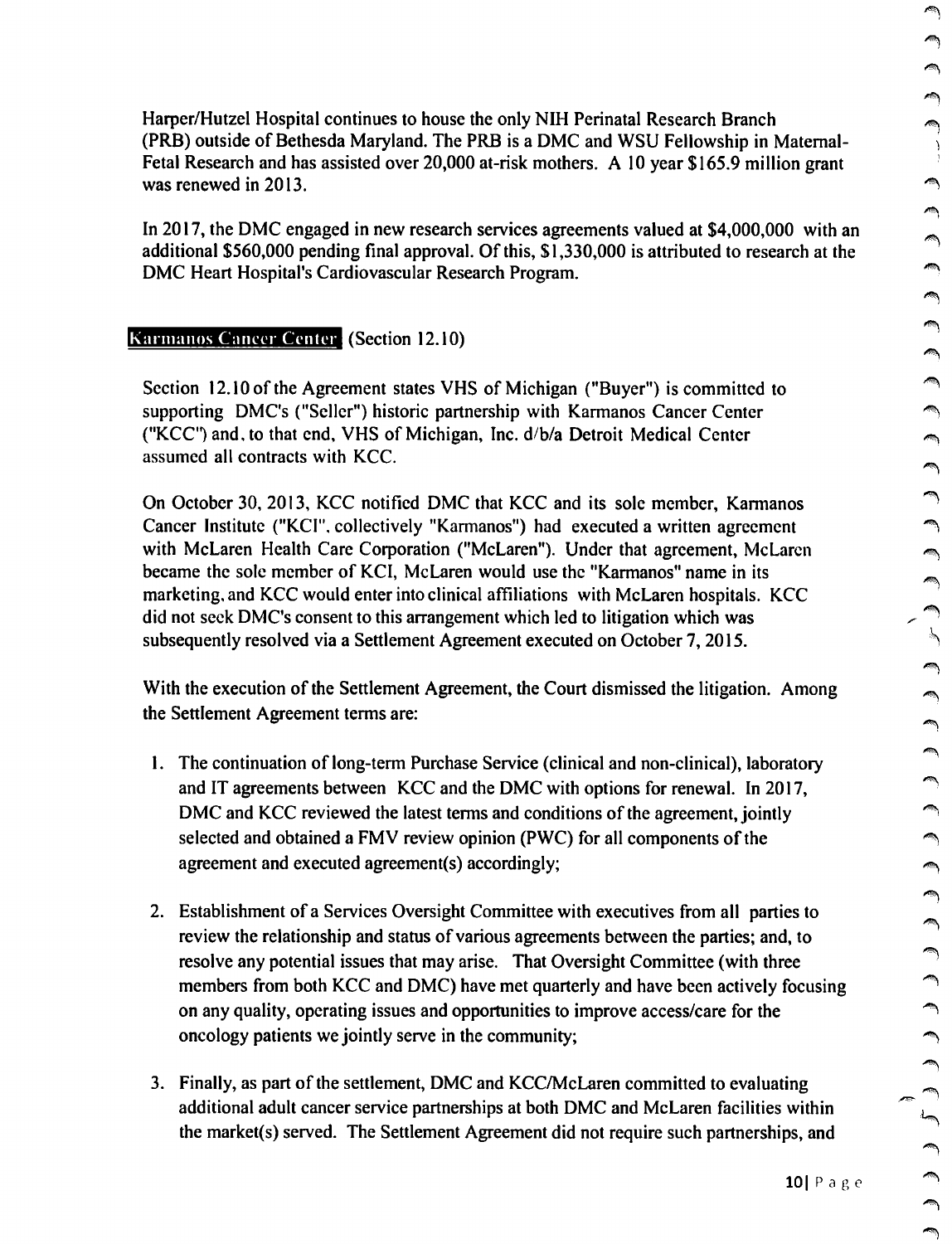there will nor be a breach or terms and conditions if no new partnerships develop and the DMC pursues adult cancer services independently. In the fall of 2017, both DMC and KCC comrnirted resources to this effon and are in the active process of evaluating additional oncology access and service opportunities. DMC and KCC/McLaren continue to work as good stewards of the community on plans to increase access, service and quality to meet the needs of Southeast Michigan and beyond that require world class oncological care.

## **Health and Wellness Initiatives** (Section 12.1 1)

e.

ö.

ac i an -

ை

In 2017, we discontinued the Path to Health brand and external campaign efforts. We continued with Conifer presence within the Emergency Department and our in-house operations across the system which resulted in 18,974 enrollments in the Healthy Michigan Medicaid Plan as noted on page 4 of the handout *(Exhibit F)*. To date, the DMC's insurance efforts have netted a total of 65, 118 Healthy Michigan health insurance enrollments which is 70% of the total number enrolled in the City of Detroit.

We also partnered with Conifer to ensure patients ineligible for Medicaid were made aware of the Marketplace Open Enrollment period right at the bedside. The patients were referred to a Certified Application Counselor to obtain assistance to enroll into a Marketplace plan or to discuss other options.

We dedicated over \$100,000 to implement a 30-day PR/Marketing campaign for the 2017 Health Insurance Marketplace. The campaign was driven by four major mainstream and contemporary radio stations targeting ages 25-54 year olds as noted on page 11 of the handout  $(Exhibit F)$ . The goal was to increase awareness within the community particularly since the open enrollment period was cut shorter. The PR campaign caused an uptick in calls and visits to the hospital by individuals inquiring about health insurance.

In addition. we continued our marketing efforts of the Healthy Michigan Plan which is offered year around. We disseminated monthly emails to market our health insurance enrollment efforts to over a l 00 community groups, block clubs and neighborhood organizations which arc referenced on pages 7- 10 of the DMC Health Insurance Operations handout. (Exhibit F).

Going forward, we will continue 10 provide access to Certified Application Counselors across the system for health insurance enroll ment and partner with the State of Michigan supporting their efforrs to engage Healthy Michigan Plan enrollees in healthy behaviors.

## **Supplier Diversity Program (Section 12.12)**

The DMC continues to support its Supplier Diversity Program. There have been no amendments or changes made to the Supplier Diversity Program Policy over the past year. Overall Tier 1 diversity spend for FY 2017 was \$15.8 million which is down \$7.1 million from FY 20 16 where Tier l spend was S 22.9 million. This change is attributable to a S6.3 million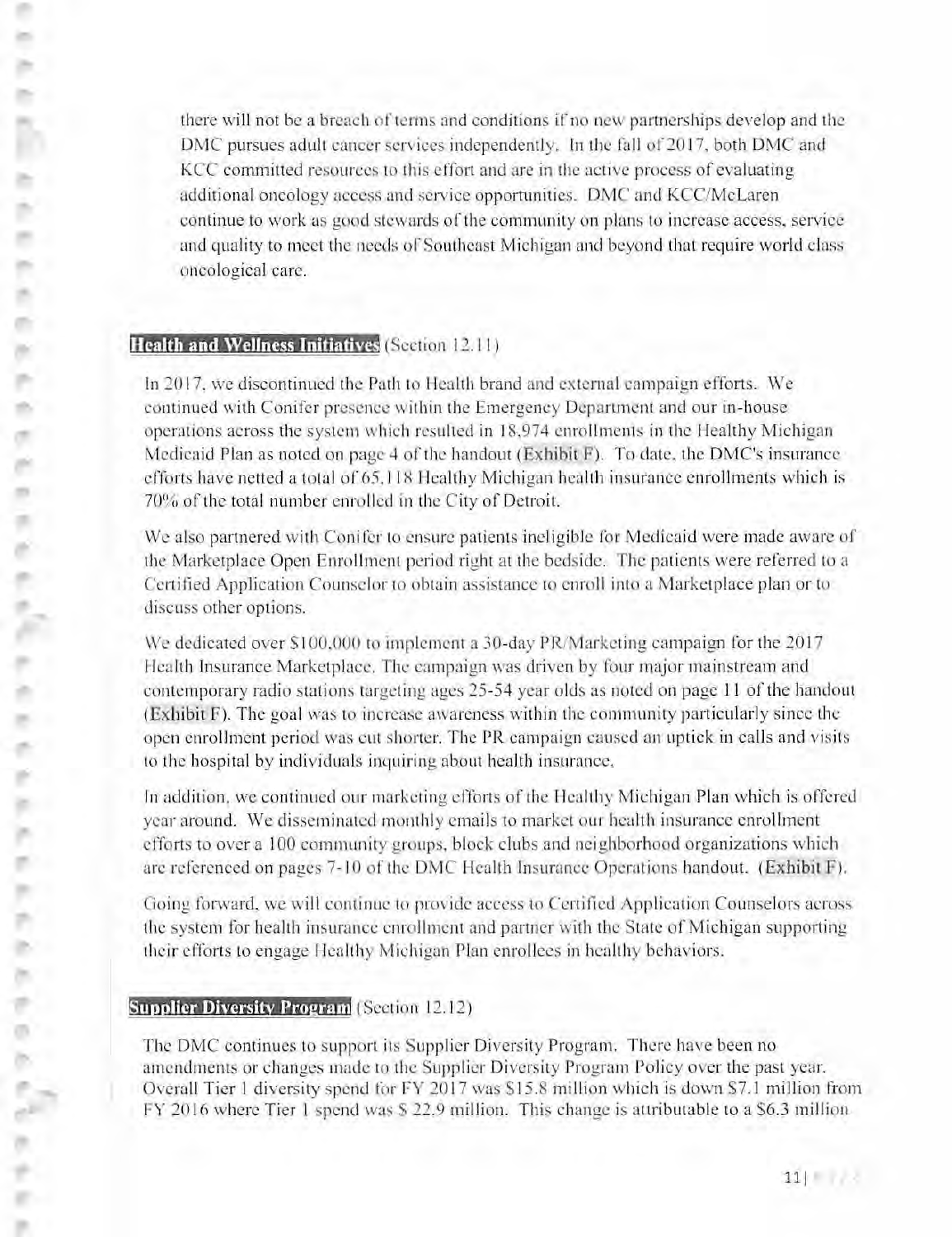drop in construction and a S .8 million drop in services, supplies and Information Service expenses.

With respect to the Specified Capital projects, the DMC has met the requirements of the Renaissance Zone Agreement. Due to the completion of the majority of the projects in 20 16, the DMC met two goals under the Renaissance Zone Agreement related to Community Participation.

| Goal                                                                                                                               | Result |
|------------------------------------------------------------------------------------------------------------------------------------|--------|
| 30% of all construction dollars awarded to minority-owned<br>(MBE), women-owned, (WBE) and Detroit-based businesses.<br>(DHB, DBB) | $57\%$ |
| 25% of all hours worked on construction projects will be by<br><b>City of Detroit Residents</b>                                    | 15%    |
| 50% of all hours worked on construction projects will be by<br><b>Wayne County Residents</b>                                       | 34%    |
| 25% of all hours worked on construction projects will be by<br><b>Minority workers</b>                                             | 20%    |
| 25% of all hours worked by apprentices on construction<br>projects will be by Minority apprentices                                 | 25%    |

## **Project Genesis** (Section 12.13)

Detroit Medical Center (DMC) completed its 12th summer of sponsoring the Project Genesis Summer Youth Employment Program (PG) in partnership with Detroit Public Schools Community District (DPSCD) (Exhibit G - DMC 2017 Community and School Programs Annual Report).

DMC designed and developed this program to provide a valuable summer employment experience for students interested in a career in healthcare.

Project Genesis incorporates the core elements of successful youth-development and practices or real job expectations. Project Genesis also provides greater awareness of various healthcare careers and opportunities for career instruction.

PG gives students the opportunity to explore their interests in the healthcare field. Within the thirry hour work week students receive weekly training in areas such as leadership and work readiness. An important part the program includes mcntorship from DMC professionals in the field who help them to learn how to network and build connections.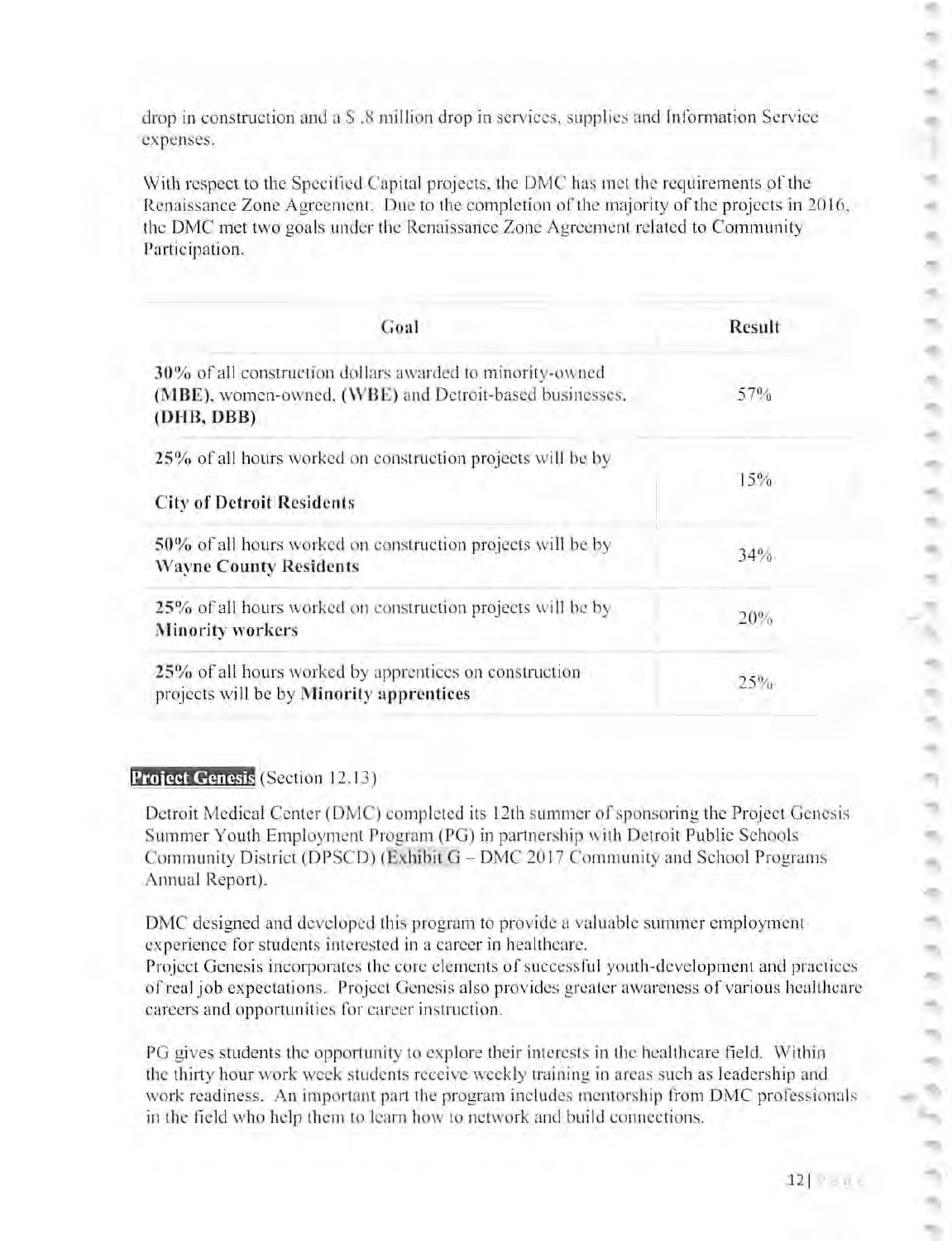One hundred promising students are placed in patient care and business areas throughout DMC. Students work 30 hours per week for eight consecutive weeks.

Students attend new employee orientation. Those assigned to work in patient care areas attend a three-day clinical orientation led by DMC Nurse Educators. In addition, students complete HealthStream modules, attend weekly Career Development Sessions (where students are given an opportunity to interact with various DMC healthcare professionals), and participate in community outreach assignments.

Project Genesis Alumni are employed at DMC as registered nurses, physical therapists, pharmacy technicians, and other occupations.

Detroit Based Svstcms (Section 12.14)

In compliance with Section 12.14 of the Agreement, the DMC continues to operate its hospitals as a Detroit-based system with its regional headquarters located in the City of Detroit, Michigan.

#### National Support Centers (Section 12.15)

Senior representatives of Tenet have regularly returned to Michigan and the DMC to assess opportunities to implement and develop beneficial growth strategies and investments. Since the closing of the acquisition ofVanguard Health Systems, Inc. in 2013, senior executives of Tenet have also visited Detroit frequently to meet with DMC management and local, municipal, and state officials. Tenet's Board of Directors held its first meeting in the City of Detroit in December, 2013. Additional Board Meetings arc anticipated to be held in Detroit by senior executives of Tenet with DMC C.E.O.s starting in 2018. Tenet maintains an office in Detroit for the management of DMC and its operations in Chicago and, until its divestiture in January, 2018, Philadelphia.

Naming Conventions (Section 12.16)

The DMC continues to honor all naming conventions as designated in donor agreements.

 $\mathbb{L}$